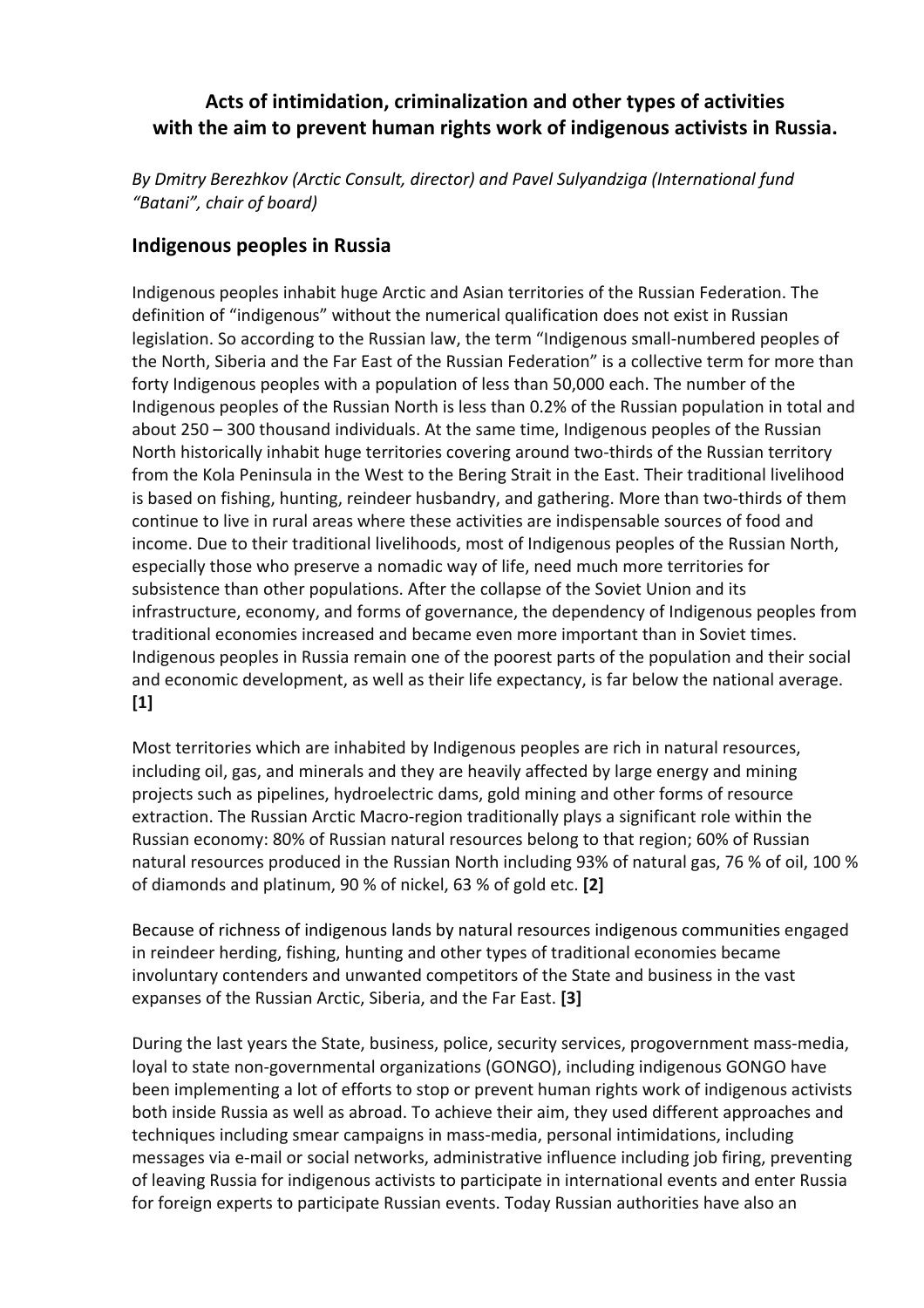extended background of criminalization of indigenous human rights activists including criminal prosecution, penalization, and fining as well as jailing of indigenous leaders. These tendencies are accelerating nowadays, according to general reducing of human rights and freedoms in the Russian Federation, intensification of disagreements of official Kremlin with Western countries and growth of spy hysteria in Russia. **[4]**

The data which was collected in this report were gathered via open sources, mass-media and internal information exchange via independent, non-formal and officially non-registered network "Aborigen Forum", which unites indigenous experts and activists around Russia with the aim to protect indigenous peoples rights on lands, resources and self-determination. To develop this report authors created a special database **Arctic Consult** https://arcticconsult.com, which includes data and indigenous peoples' documentation of the rights on lands, resources and self-determination in the Russian Federation. Arctic Consult also resave key articles on Russian indigenous peoples' issues from the Web as authors of this report met with a problem of destroying of Internet sources on indigenous issues including web-pages of Nenets information center "Yasavey Manzara", International Fund for the Development of Indigenous Peoples "Batani", Russian Association of indigenous peoples of the North (RAIPON), Kamchatka Information Center "Lach" and others.

### **1. Smear campaign against Ethno-ecological information center "Lach" – Kamchatka**

Ethno-ecological information center "Lach" was created in 2001 with the aim to disseminate information on indigenous peoples' rights in Kamchatka peninsula. **[5]** Since 2008 the anonymous authors started to publish articles in Kamchatka mass-media **[6]**, **[7]**, **[8]**, **[9]** about Information Center stuff including its director Nina Zaporotskaya, accusing "Lach" center in cooperation with WWF, Greenpeace, Danish, Korean and American environmental organizations, preventing development of extractive industry, dissemination of negative information about regional government and sending human rights reports to UN, which "conflict with interests of the Russian Federation".

According to Nina Zaporotskaya some information which were published in these articles was not public. We suppose that such information could be gathered via non-legal wiretaps which were made by Russian security service FSB.

This tendency was later continued by formal chair of the Kamchatka regional parliament Boris Nevzorov, who owns one of the biggest Kamchatka fishing companies "Ust-Kamchatsk ryuba" **[10]** and for many years tried to restrict traditional fishing for indigenous communities in Southern Kamchatka as they compete with his own fishing business for fishing places and quotas. Boris Nevzorov initiated a special letter to the Russian Government where he suggested to restrict indigenous traditional fishing in South Kamchatka and blamed Kamchatka's indigenous activists in separatism, preventing of economic development of the Kamchatka region and cooperation with "American funds", which according to Boris Nevzorov "support the separatist activities of indigenous peoples in Kamchatka". **[11]**

As a result two main "Lach" funders – Danish Environmental Protection Egency (DEPA) and Pacific Environment (PERC – US) were forced to close all their activities in Russia, PERC was included into official list of "unwanted organizations" **[12]** and the "Lach" Center was forced to fire all stuff and to close almost all activities.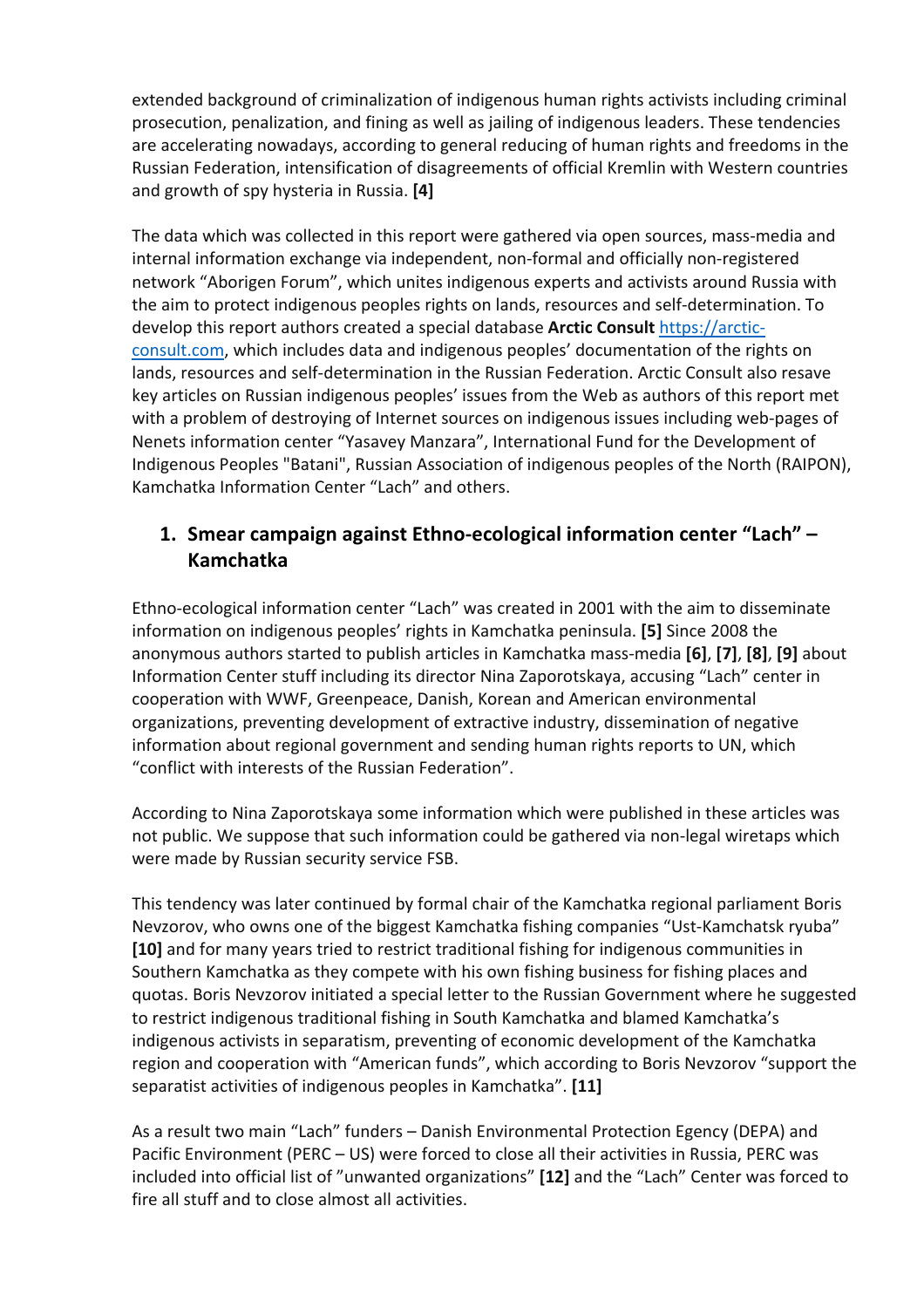## **2. The trial of the shaman Kechimov – Khanty-Maniysk autonomous region**

Khanty-Mansiysk Autonomous Okrug (KHMAO) is located in the northwest of Russian Siberia and is the main producer of Russian oil. Since 2010 the oil company OJSC Surgutneftegas, Russia's third largest crude oil producer, had started to work near the "Imlor Lake" in the central part of KHMAO region where historically live Khanty indigenous people. Because of the pressure of the oil company and pollution most of the Khanty families leaved this area so today there live permanently only one person - shaman Sergey Kechimov, who recognized by indigenous peoples as the Guardian of the "Sacred Lake Imlor". **[13]**

For many years Sergey Kechimov had been fighting the oil pollution around the "Imlor Lake" and in 2015 he was accused by Surgutneftegas that he threatened to kill oil workers during their work around the lake. **[14]** Despite the fact that Kechimov denied his guilt and poorly understood Russian he was convicted and sentenced to 30 hours of compulsory community services. **[15]**

In April 2019 when the same oil company tried to convince local indigenous residents of other sacred lake Numto of safety its oil extracting technologies during the rural gathering, Sergey Kechimov, considering his experience, tried to make a speech about the oil pollution at his home area at Imlor lake. But he was not allowed to make a speech and pressed out by police officer from the meeting. **[16]**

# **3. Harassing of Sami activists**

During the last years there were a lot of articles published in Internet which blamed Russian Sami indigenous activists for their connections with Sami from Scandinavian countries and for partner relations with Scandinavian non-governmental organizations and official structures. **[17], [18], [19], [20], [21]** The general idea of all articles was that development of the Sami selfgovernance in Murmansk region is a threat for the Russian state integrity as it promotes separatism.

Sometimes Sami activists received threats via social networks and some of them are not allowed to participate human right events as their employers do not allow them to leave job for several days even for unpaid leave. In private communications employers' managers describe this condition as a recommendation which they receive from Russian security service FSB.

This point was confirmed once publicly when six indigenous rights advocates from Moscow, Crimea, Buryatia Republic, Karelia and Murmansk region were simultaneously prevented from leaving Russia to attend the first World Conference on Indigenous Peoples, which was organized by UN in September 2014 in New York. **[22]** Some of them were beaten by unknown criminals, passports of others were intentionally torn by border control officers during the border monitoring procedure. Sami activists Valentina Sovkina and Alexandra Artieva missed their plane to New York because of several obstacles. They were not able to use their own car to go to airport as they found out in the morning that their car's tires were punctured. They got a taxi but were stopped by police three times for checking documents because according to police, the car similar to their taxi vehicle was wanted by authorities. During one stop some unknown criminal in the presence of the police attacked Sami women and tried to steal the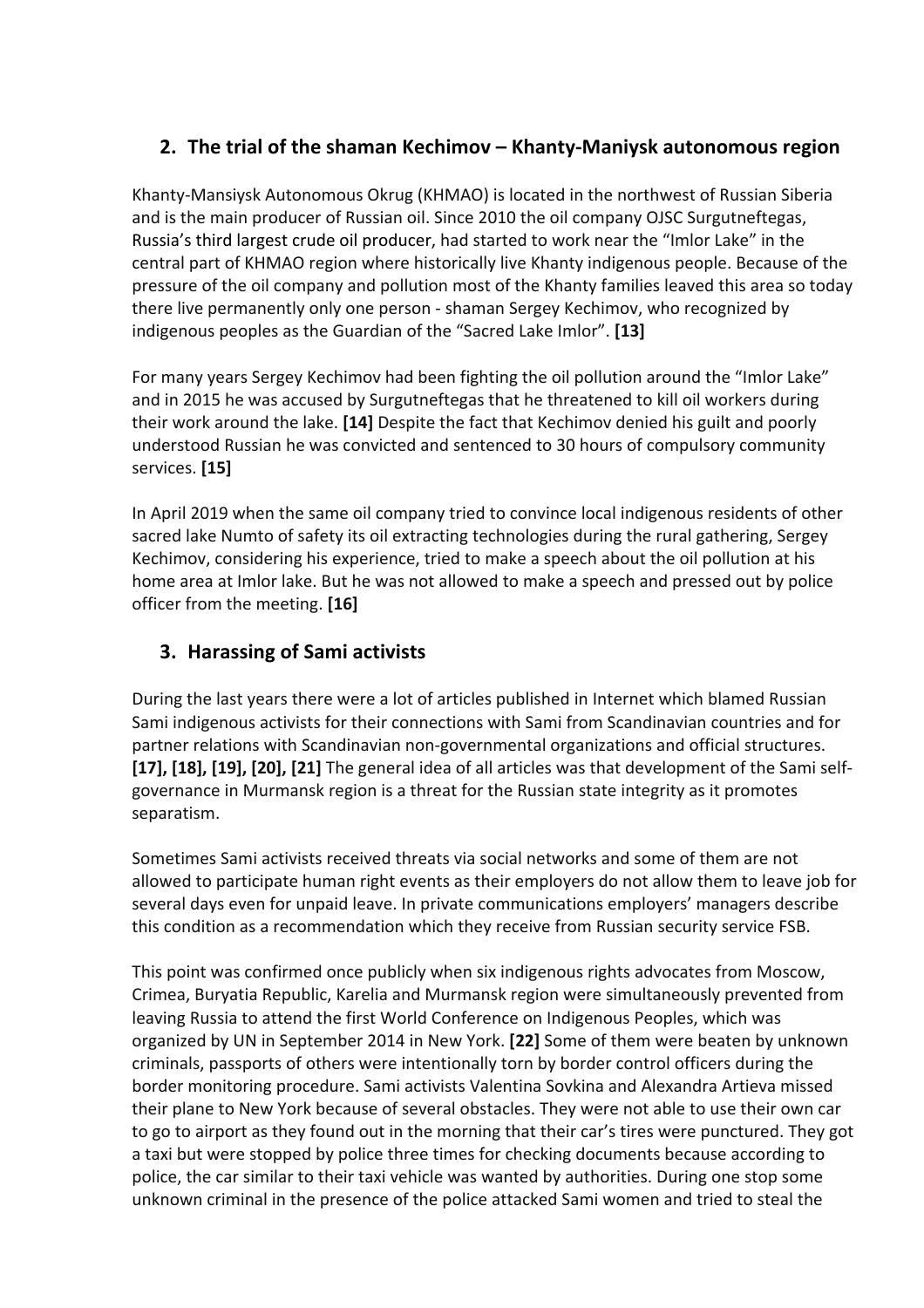purse with passports but police officers didn't stop him. As a result, Sami delegates missed their plane to New York. **[23]**

## **4. Criminal case of Ivan Moseev**

Ivan Moseev was a chair of the Association of Pomor people in Archangelsk region. Pomors are descendants of the Russian people who came several ages ago into the Russian North and mixed there with local indigenous tribes along the White and Barents Sea coast. Their traditional economy based on coastal fishing. **[24]** Officially Pomor people are not recognized by Russian Government as indigenous people and for many years Pomor community has been fighting for such recognition. Finally, in 2011 they received support of the main scientific institution in the Russian Federation in the field of anthropology - The Institute of Ethnology and Anthropology of the Russian Academy of Science which recommended to the Russian Government to include Pomors into official list of the Small Numbered Indigenous Peoples of the Russian North. **[25]**

Ivan Moseev and his supporters organized several Congresses of the Pomor people **[26]**, initiated creation of the Institute of the Pomor people in the Arctic State University **[27]**, started to build partnerships with other stakeholders including partners in Norway and other countries. **[28]**

At the same time their activity received negative reaction from the Russian Federal Security Service (FSB) which considered Pomors' self-determination activity as separatism. Association of the Pomor people was closed by the Russian Ministry of Justice **[29]** and FSB opened a criminal case against Ivan Moseev of high treason in favor of Norway. **[30]** At the same time there was organized a smear campaign against him and Pomor people in several pro government mass-media. **[31]**

FSB was not able to prove high treason in the court **[32]** so finally they accused Ivan Moseev in public insulting of the Russian people and incitement of ethnic hatred. **[33]** Despite the fact that defense lawyer proved a lot of breaches in the investigation materials including wrong linguistic expertise **[34]** and inviting a person from FSB stuff as a prosecution witness **[35]** the court sentenced Ivan Moseev to fine of 100 thousand rubles. **[36]**

After the court Ivan Moseev was included into Russian state list of separatists and terrorists **[37]** and Pomor community stopped all activity as a public movement.

# **5. Preventing of activity of the Centre for the Support of indigenous Peoples of the North (CSIPN/RITC)**

Centre for the Support of indigenous peoples of the North is one of the leading indigenous human rights institutions in the Russian Federation **[38]** Currently it is chaired by the prominent indigenous rights activist Rodion Sulyandziga who is now elected as a member of the UN expert mechanism on the rights of indigenous peoples. **[39]** 

For many years, representatives of the Centre and Rodion Sulyandziga personally have been meeting with violations of their rights with regards to their human rights activity. Rodion Sulyandziga was one of the indigenous activists who was not able to cross the Russian border to participate the first World Conference on Indigenous Peoples in September 2014 (**see also the**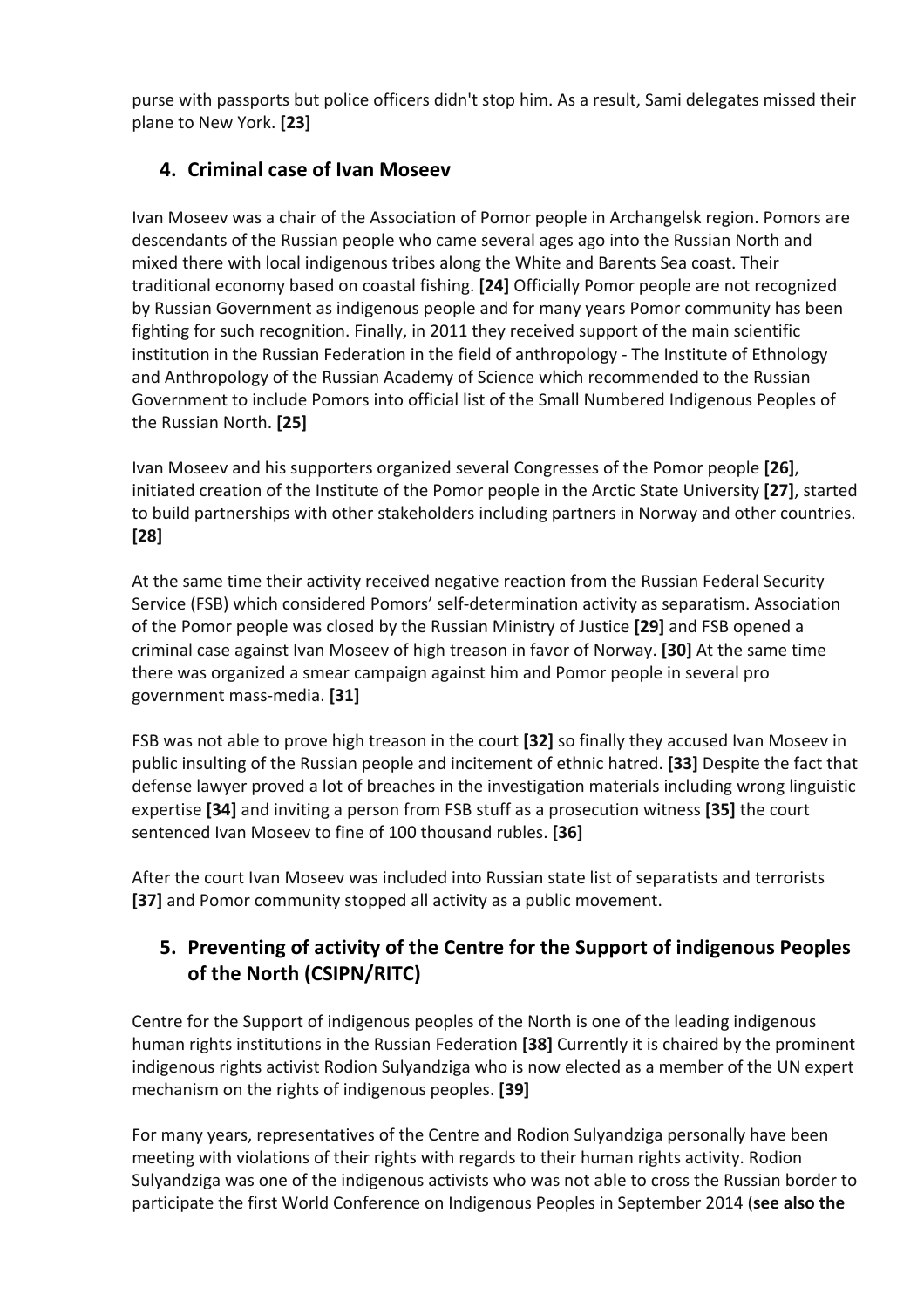**case "3. Harassing of Sami activists"**). During the passport control procedure, he gave his passport to the officer of the border control and was not allowed to cross the border as when the officer returned the passport there were torn out several pages. Next day the same story has occurred with another indigenous activist Anna Naikanchina (member of the UN Permanent Forum on indigenous issues 2011-2013 **[40]**) from Buratia Republic who was also not allowed to cross the border in Moscow because of the torn passport. **[41]**

Thus, in 2015 the Centre together with two other indigenous organizations (Nenets information center "Yasavey Manzara" **[42]** and the International Fund for the Development of Indigenous Peoples of the North, Siberia and the Far East "Batani" **[43]**) was included into the Russian state "List of the foreign agents". **[44]** Officially this list was designed to mark NGOs which influence political life in Russia and receive foreign funds to organize such activity. But most of experts notice that State uses the list as an instrument to repress independent activity of the civil society as it includes into the list a lot of NGOs which poorly connected with political life for example ecological, human rights, LGBT organizations etc. **[45]** After that "Yasavey Manzara" center was liquidate voluntary by its owners, **[46]** "Batani" Fund was forcedly liquidated by the Russian Ministry of Justice **[47]** and the CSIPN/RITC was fined by the State for violation of the order of the activity as a non-governmental organization which was included into the list of foreign agents. **[48]**

In December 2016 Rodion Sulyandziga was not allowed to participate the workshop of the Indigenous network "Aborigen Forum" as early in the morning he was stopped by police which organized a house-check in his home with purpose to find some traces of illegal activities of him or his brother Pavel Sulyandziga. After the search Rodion was moved to the police department where he spent several hours. Because of this action he missed the seminar on indigenous issues. **[49]**

# **6. Criminal case of Gennady Schukin**

Gennady Schukin is an indigenous activist from Taimyr in the Russian Arctic. He is a chair of the Association of the indigenous peoples in Taimyr, executive secretary of the Russian indigenous network "Aborigen Forum" and a leader of the local Dolgan community "Amyaksin" from Dudinka. For many years Gennady Schukin is fighting on regional, federal and international levels for the rights of indigenous peoples on lands, resources and self-determination. During the last years his main activity was concentrated around fighting for the self-governance of the Taimyr region as a Russian autonomy **[50]** and protecting of the rights of indigenous hunters **[51]**.

In December 2017 he was convicted by the Dudinka municipal court in organizing of illegal hunting on wild reindeers by several Dolgan's communities in Taimyr and was sentenced to penal fines of 120 thousand rubles. **[52]** The sentence was confirmed by the Krasnoyarsk regional appeal court in February 2018. **[53]** In August 2018 he was also not allowed to participate the Taimyr regional election campaign. **[54]**

Gennady and his supporters supposed that the sentence was unfair and illegal and applied for the Russian Constitutional Court. In May 2019 Russian Constitutional Court confirmed the rightness of Gennady Schukin and ordered to reconsider the criminal case on illegal hunting. **[55]**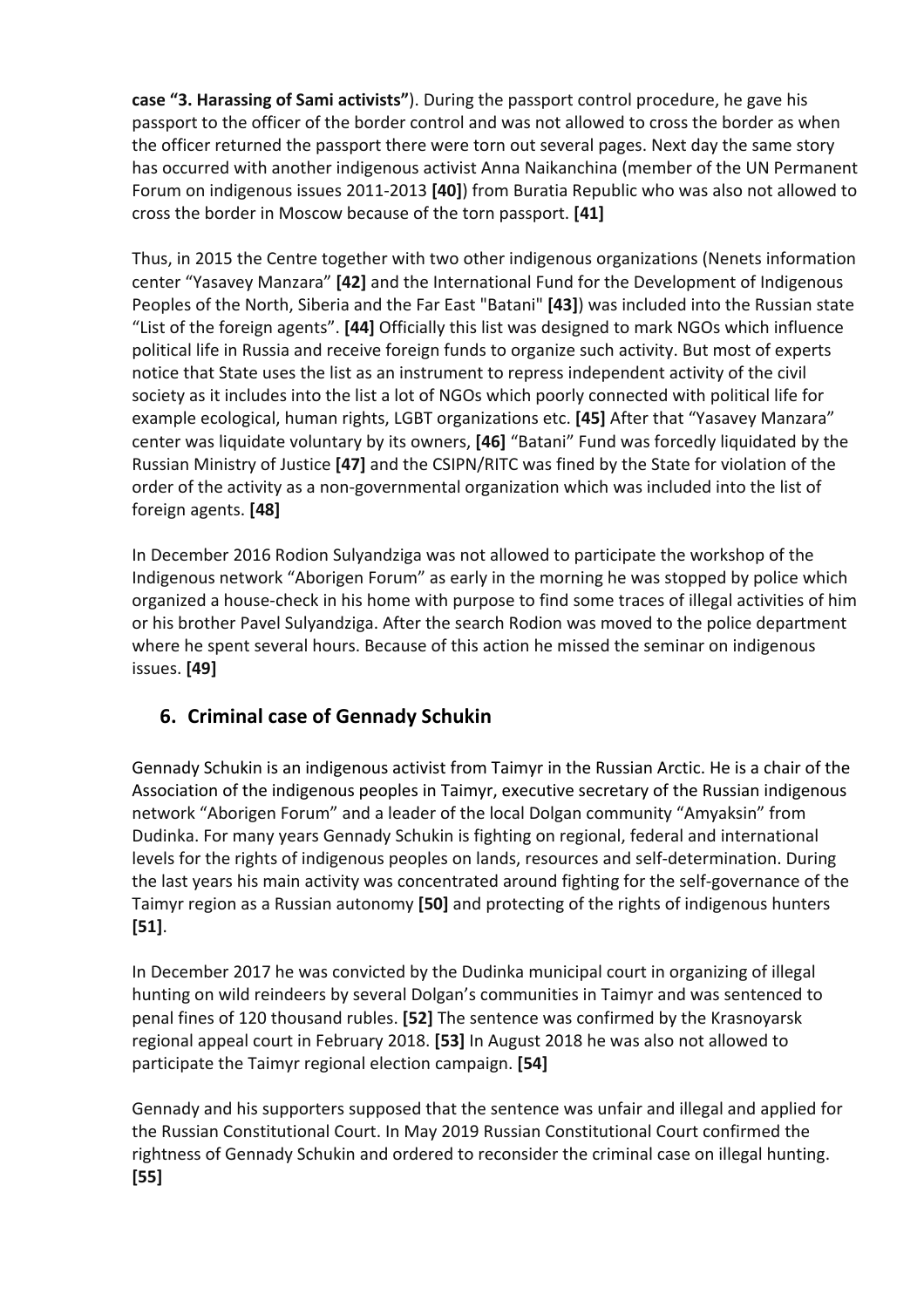# **7. Shor indigenous activists and coal mining in Kemerovo region**

Kemerovo Oblast is situated in the southern part of the West Siberia. The Oblast is one of the Russian leading coal mining regions with degrading environment. Shors are indigenous people which continue to live in small villages in the South of the region according to their traditional livelihoods, which includes hunting, fishing, and cedar nut harvesting.

For many years Shor activists and their supporters fighting against coal mining companies which goes further and further to the South of the region, where Shor villages concentrated and where they preserve the last pieces of the untouched environment in the Kemerovo region.

The house of Shor activist Yana Tannagasheva in the Kazas village together with several others was burned after several arson attacks by unknown criminals in 2013-2014. Locals sure that it was a part of the pressure plan of the coal mining company as it controls the armed check-point on the only road to the village. **[56]**

In a similar way with other cases the smear campaign was organized against Shor activists on regional **[57]** and federal levels **[58]**. After several street public protests, the leader of the Shor community Yana Tannagasheva was officially informed by the police about criminal responsibility for organizing and participating in such actions. **[59]** She was also fired from the school where she worked as a teacher and received multiple threats connected with her protest activity from representatives of the police, FSB and coal business. **[60]** After several years of such pressure Yana Tannagasheva and her family escaped from Russia and applied for political asylum in Europe. **[61]**

### **8. Russian indigenous peoples' rights defenders and UN**

Because of its publicness and international media outreach, UN activity of indigenous activists' is one of the most irritated factors for Russian authorities among other indigenous issues. We can mention here the pressure of the public prosecution office on Sami activist Andrey Danilov after his appeal to UN in March 2019 **[62]** on seizure of the traditional Sami reindeer herders' territory by the hunting sport club. Despite the facts that in his appeal Danilov described in details violation of indigenous peoples' right on free, prior and informed consent, the appeal was based on other appeal of the reindeer herders' community «Reindeer Herder" (kolkhoz "Olenevod") to the regional government and the appeal was signed also by the chair of this community, the main fact which is checking now by prosecution office is had Danilov the right to sign the letter as a director of the Sami heritage fund or had not? **[63]** This is also important that previously Russian officials suggested to Andrey Danilov to prove his Sami identity in a court. **[64]**

A lot of indigenous representatives discussed in their internal networking correspondence that before or after public interventions at the UN events in Geneva, New York or other international human rights forums, they met with smear campaigns in media or pressure from the police, FSB or their employers when they return home in Russia. At least several persons made these accidents public: Shor activist from Kemerovo region Yana Tannagasheva **[65]**, Selkup activist from Tomsk region Daria Egereva **[66]**, Sami representative Valentina Sovkina **[67]**, Nivkh activist Alexey Limanzo from Sakhalin **[68]**.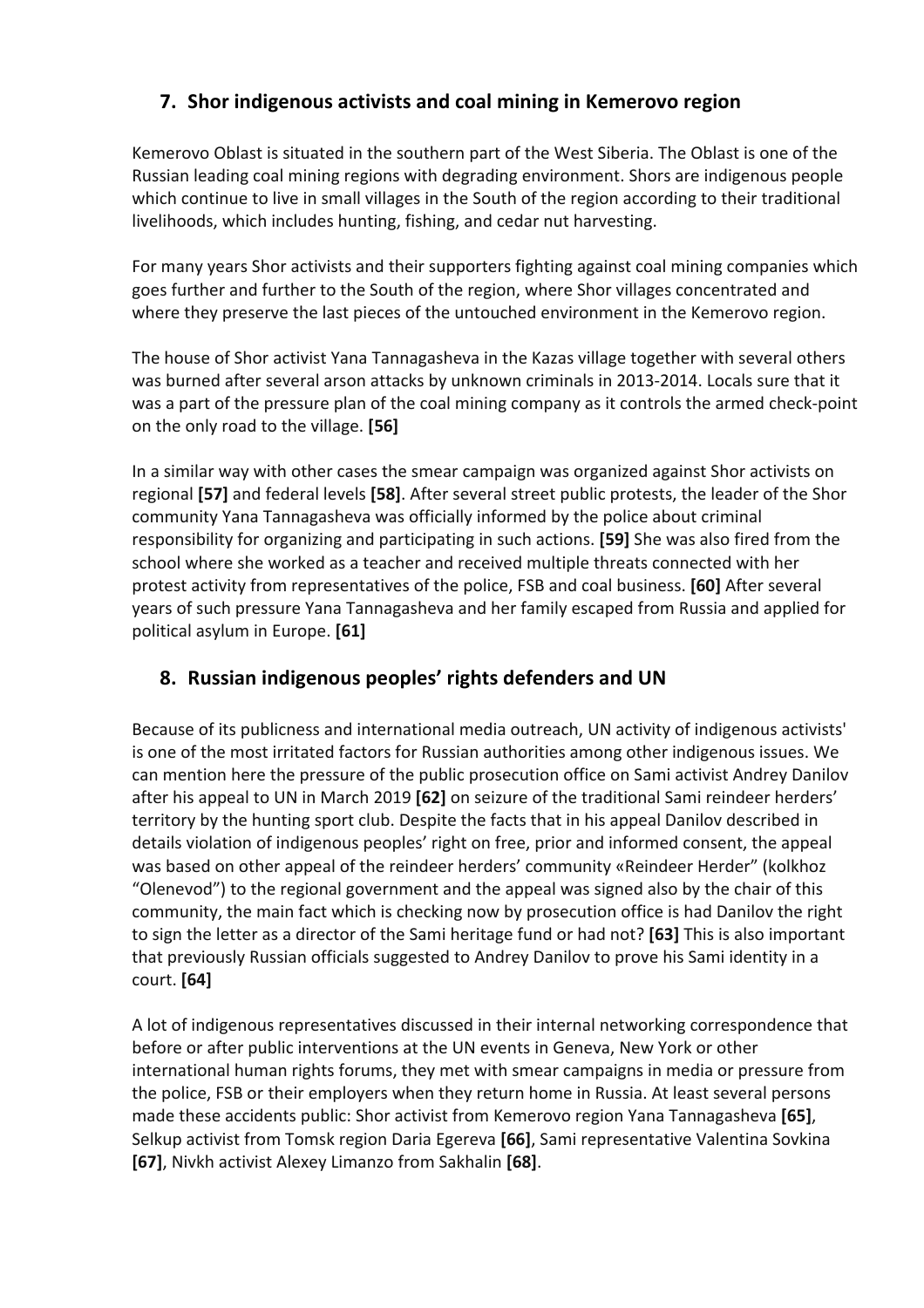In 2018 Yukagir journalist from Yakutia Irina Kurilova who was a participant of several sessions of the UN Permanen Forum on indigenous issues in her article "Indigenous rights to lands, territories and resources at the center of the annual UN forum" **[69]** wrote that indigenous human rights activists afraid to make public interventions at UN on indigenous issues fearing the negative reaction from authorities when they return home. But when she returned home from the Permanent Forum session herself, she met with questions from her leadership at the newspaper "Ilken", where she is working as a journalist, as they received an official letter from the UN Permanent Forum member from Russia Dmitry Kharakka-Zaitsev **[70]** who considered the article as "a fabricated story". The reaction from newspaper leadership was not negative for Irina but the fact of letter from the current UN representative to the regional media officials (without direct letter to Irina) could be considered as an act of pressure on independent media considering the Russian realities.

# **9. Russian Association of the indigenous peoples of the North and Federal Security Service**

The concept of this article is not allowed to describe all cases of intimidation and criminalization of indigenous activists in the Russian Federation. There a lot of other cases of such type.

For example, we can mention the police case on violation of an administrative regulation of Russian law about public gathering which was open against Nenets reindeer herders' activist Eiko Serotetto for his initiative to meet with other reindeer herders in tundra to discuss traditional livelihood of Yamal indigenous population in April 2019. **[71]** In Amurskaya oblast one of the Evenk activists Sergey Nikiforov, who was a head of the Evenk village Ivanovskoye, was sentenced for three years in jail at a time when Evenk population of Ivanovskoye protested against gold mining on traditional Evenk lands. Later Sergey Nikiforov was recognized as prisoner of conscience by Amnesty International **[72]** There are a lot of other cases of intimidation, harassment and firing of indigenous activists in Russia. But in the end, we will describe the case of the authors of the current report.

### **Dmitry Berezhkov**

Dmitry Berezhkov is one of the authors of this report also met with unlawful prosecuting from Russian Federal Security service (FSB). Dmitry started his career as indigenous human rights activist in Kamchatka Information center "Lach" (see the case *"1. Smear campaign against Ethno-ecological information center "Lach" – Kamchatka"*) where he started to work as a fundraiser and editor of the Lach information newsletter since its foundation in 2001. Later he worked as a president of the Kamchatka regional Association of indigenous peoples of the North and after that as a vice-president of the Russian Association of indigenous peoples of the North (Raipon) in Moscow. **[73] [74] [75]**

Since 2004 Dmitry Berezhkov started to negotiate with local officers of FSB about violations of indigenous peoples' rights on fishing in Kamchatka. One of those officers was his classmate from University. In 2006 Dmitry moved to Moscow to work in the central office of Raipon. In 2010 the FSB officer suggested him to write a false report to FSB about anti-state activities of Raipon in general and about activity of the first vice-president of Raipon Pavel Sulyandziga especially and Dmitry refused to do it. After that in 2011 Dmitry was invited to Moscow police station where he was interrogated about Raipon's activity. After that he received a phone call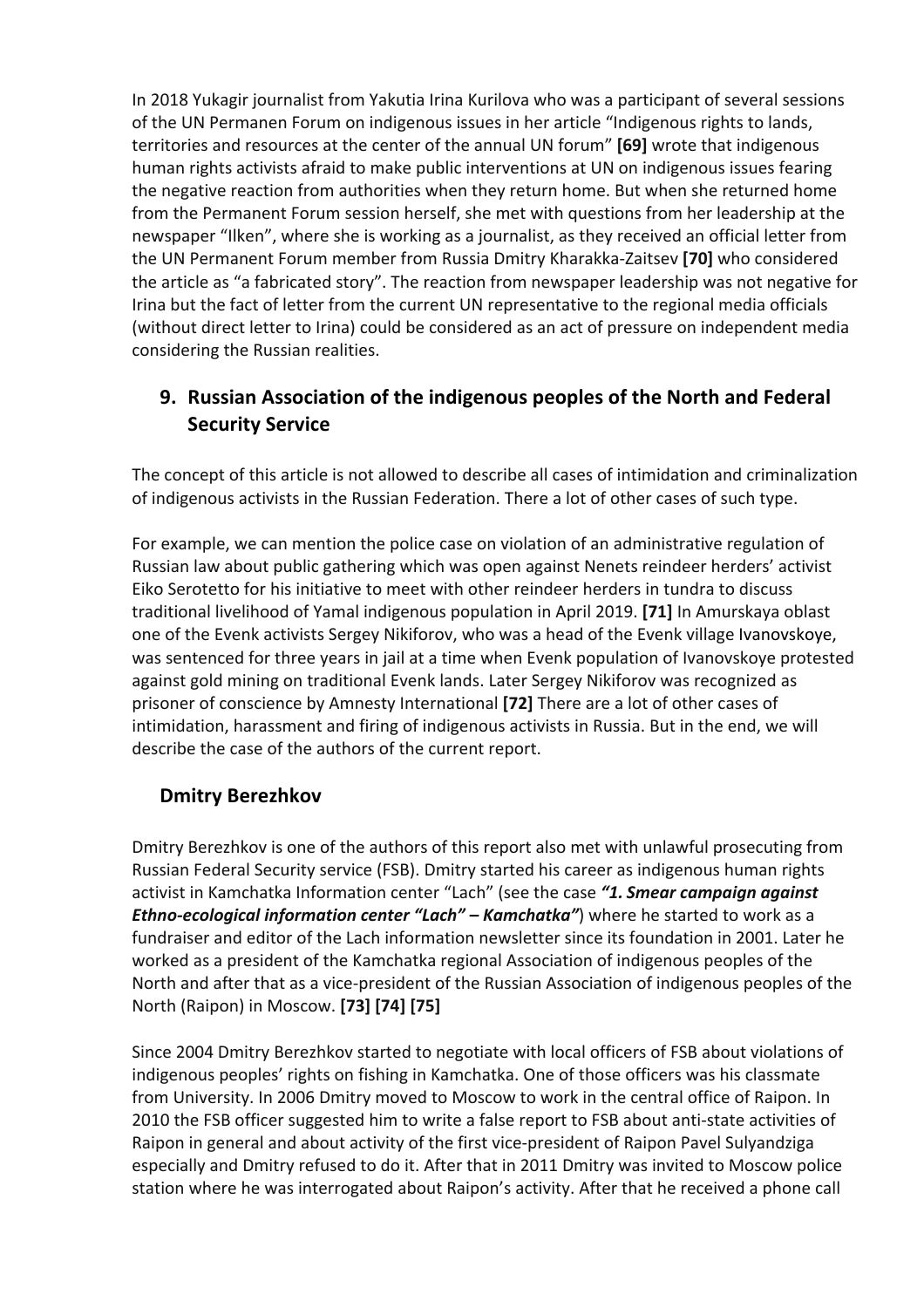from his friend from FSB that he will receive a problem with police in future if he will not cooperate with FSB. After that in April 2011 Dmitry moved out of Russia for security considerations and entered the University in Tromsø (Norway) continuing to work on indigenous rights in Russia. Also, he continues to receive phone calls and e-mails from FSB from Russia with suggestions of cooperation but didn't answer. In 2013 just after the preparing meeting for the World Conference on Indigenous Peoples in Alta (the World conference itself was organized next year in New York) Dmitry was arrested by Norwegian police in accordance with a request from the Russian General Prosecutor's office which blamed Dmitry in fraud. The two courts session in Norway confirmed that Russian request was politically motivated. After that Dmitry requested and had received the political asylum in Norway where he continues to cooperate with indigenous networks in Russia with the aim to protect indigenous peoples' rights. **[76] [77] [78]**

## **Pavel Sulyandziga**

Pavel Sulyandziga was one of the originators of indigenous movement in Russia since late 1980s when he became one of the leaders of Udege people who protected their traditional territories from logging companies. Since 1997 till 2010 he had been working as the 1st Vice-President of Raipon in Moscow, where he headed its central office. Pavel Sulyandziga was a member of the UN Permanent Forum on Indigenous Issues (2005-2010) and represented indigenous peoples in the Public Chamber of the Russian Federation (2006-2014). In 2011 he was elected a member of the UN Working Group on Business and Human Rights where he worked till 2018. In Russia Pavel was also a Chair of the Board of the International Foundation for the Development of Indigenous Peoples "Batani". During the last 15 years Pavel became one of the most internationally known critics of the Russian indigenous policy. **[79] [80] [81]**

Since 2010 Russian authorities tried to block Pavel's public activity and critics on national and international levels by different ways including initiating smear campaigns in media **[82]**, pressure through police and FSB (**see the case of Dmitry Berezhkov**), interrogation into the internal activities of indigenous NGOs **[83]**.

Thus, Pavel Sulyandziga was announced as a "poor controlled person, who negatively comments the situation on indigenous peoples rights in Russia at international forums" in the confidential analytical report of the Presidential Administration in 2012 which described political characteristics (loyal/non-loyal) of the members of the Public Chamber of the Russian Federation. **[84]** In the end of 2012 when Pavel announced to participate the Raipon's presidential election next year, the Russian Ministry of Justice tried to shut down Raipon as an independent NGO using formal mistakes in the Raipon's statute. **[85] [86] [87]** During the Raipon's Congress in 2013, despite of Pavel's win in two rounds of Raipon's presidential election, representatives of the State, including several officers of FSB, intimidated delegates, including Pavel himself, to shut down Raipon as the NGO, if he will be elected. Pavel withdraw his candidacy from Raipon's leader election but continued to work in Association as a vicepresident. **[88] [89] [90] [91]** but in December 2015 he was fired from Raipon for "defaming activity against Association" **[92]**

In 2015 the Batani foundation which was chaired by Pavel Sulyandziga was recognized as a "foreign agent" according the Russian Law on "Foreign agents" (**see also the case "5. Preventing of activity of the Centre for the Support of indigenous Peoples of the North**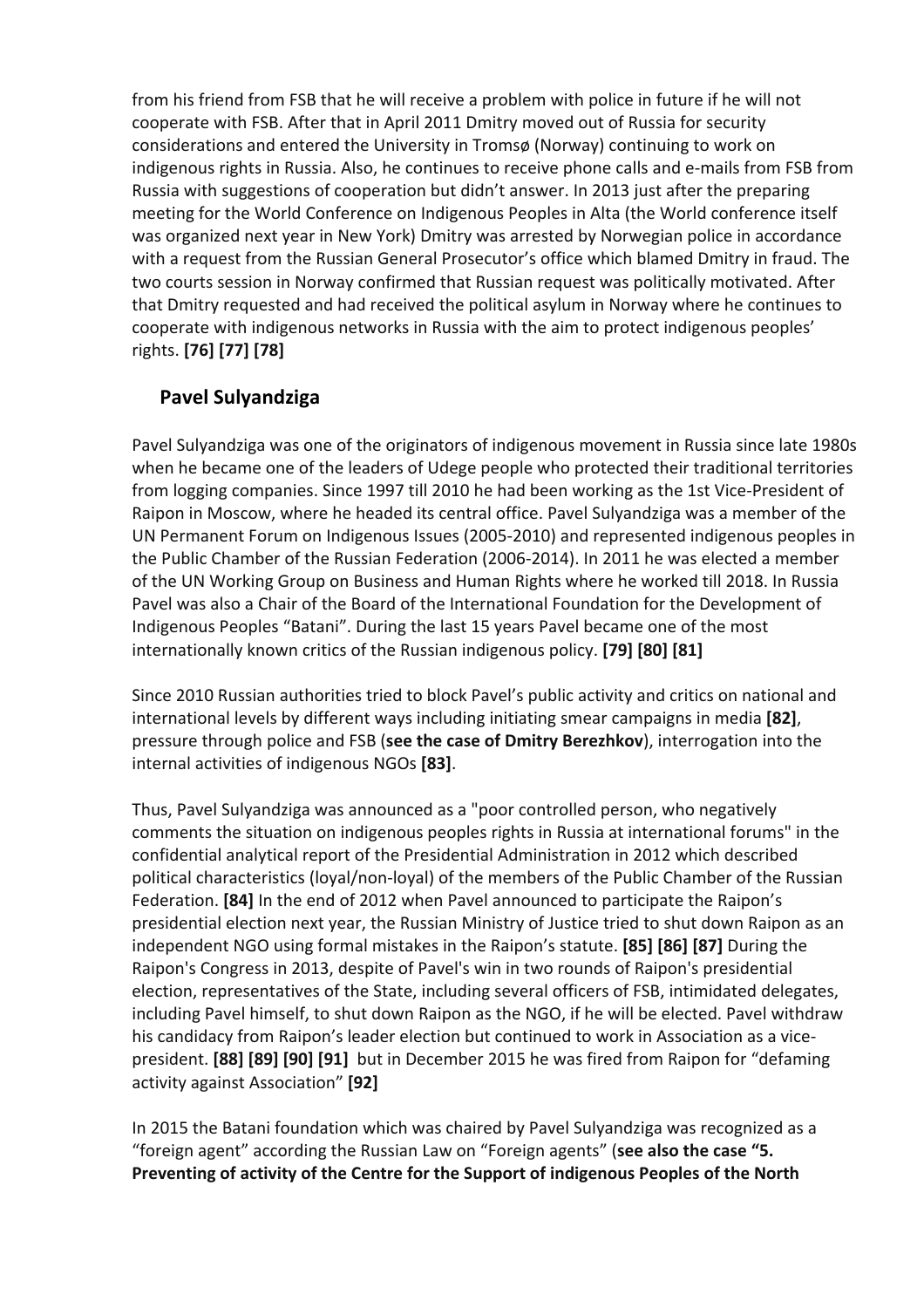**(CSIPN/RITC)"**). **[93] [94] [95]** In 2017 Batani foundation was liquidated according the request of the Russian Ministry of Justice. **[96]**

After that FSB started to threaten to Pavel's family. His son was sent for obligatory military service to serve in Caucasus which is one of the Russian hot zones for military service. Pavel decided to emigrate to US where he and his family applied for political asylum. **[97] [98] [99] [100]** He continues the human rights activity on international level including interventions on UN Forums but continues to receive negative "labels" as "foreign agent" from representatives of the State. **[101]**

### **Conclusion**

In the conclusion we can add that there are some similarities in cases which were described in the report. A lot of them were started or accompanied by different smear campaigns against indigenous activists in local media. In such articles or tv-programs indigenous human rights defenders were accused of working on Western States against sovereign interests and economic development of Russia which is well congruent with the general context of atmosphere of spy hysteria, political acrimony and mutual sanctions between Russia and Western countries after Crimean crisis in 2014. In many cases the leading role in the process of indigenous activists harassing belong to the Russian Federal Security Service (FSB) which also coordinates the activity of other institutions.

As an example of such coordination we can mention the simultaneous prevention of participating by indigenous rights defenders the World Conference on Indigenous Peoples in September 2014. Six activists in four different regions were stopped one or another way by different forces. In Crimea representative of the Crimean Tatars Nadir Bekirov was stopped by unknowns in balaclava helmets during the way to the airport who forcedly took away his passport. In Moscow during the border control in the airport Rodion Sulyandziga and Anna Naikanchina were not able to cross the Russian border as their passports were damaged by the control officers during the border control procedure. In Karelia a chair of the «Veps cultural society» Zinaida Strogalshikova missed her plane to New York because some unknowns put a clue in the keyhole of her own apartment. In Murmansk region Valentina Sovkina and Alexandra Artieva were stopped several times by the police on their way to the airport to check their documents and during one of the police checking procedure unknown criminals tried to steal their passports. As a result, Valentina and Alexandra missed their flight and took another plane to New York. **[102]**

On December 2018 Estonian indigenous rights defender Oliver Loode who is an ex-member of the UN Permanent Forum on indigenous issues was not able to enter the Russian Federation to participate in indigenous cultural project. He received the ban to enter the Russian Federation for fifty years till 2073 because "a necessity in order to ensure the defense capability or security of the state". **[103]** Month later in January 2019 the same ban till 2069 received **[104]** the other well-known human rights defender Johannes Rohr who was the author of several reports on indigenous rights situation in Russia for the UN Committee on the Elimination of all Forms of Racial Discrimination **[105]**.

According the social networks and media reports there were other cases in Russia when political activists were not able to leave the country because of the different reasons including the intentional damage of their passports during the border control procedure. **[106] [107]**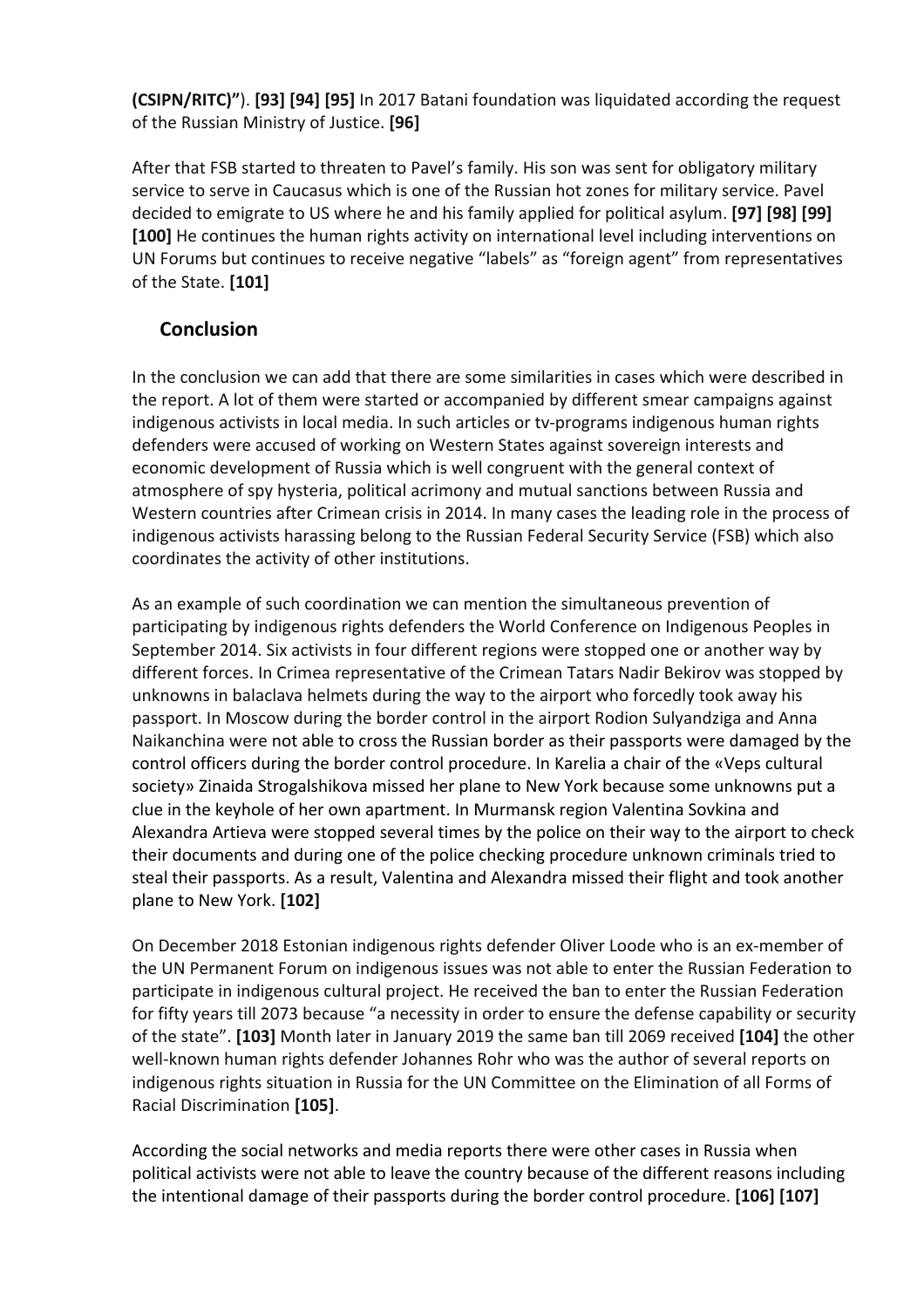**[108]** It is important to note that border control service in the Russian Federation is a subdivision of the Federal Security Service **[109]** and the special research of the "Open Russia" (Otrkytaya Rossia) showed that FSB and Russian Ministry of Interior have a special secret order "Sentry control" ("Storozhevoy control") to stop crossing the Russian border by criminals, terrorists, extremists or politically unreliable persons **[110]**.

Considering the facts described above we can draw a conclusion that facts of intimidation, criminalization and other types of activities with the aim to prevent human rights work of indigenous activists in Russia is not a series of random coincidences but to a great extent a coordinated system managed by the State to prevent human rights activity of indigenous peoples in Russia.

<sup>2</sup> 2014.03 Dmitry Berezhkov. New Political Realities for the Indigenous Movement in Russia - https://arcticconsult.com/archives/12824)

<sup>11</sup> **2014.09 Постановление Законодательного Собрания Камчатского края «О предложениях по внесению изменений в Перечень мест традиционного проживания…» -** https://arctic-consult.com/archives/63)

<sup>12</sup> **Перечень иностранных и международных неправительственных организаций, деятельность которых признана нежелательной на территории Российской Федерации -**

https://minjust.ru/ru/activity/nko/unwanted)

 $\overline{a}$ 

<sup>13</sup> **2015.08 The old man and the sea of oil -** https://arctic-consult.com/archives/14148

```
14 2015.08 Russian Shaman Battles Oil Giant Over 'Sacred Lake' - https://arctic-consult.com/archives/14159
```

```
15 2017.02 Накануне.ru Суд отправил хранителя священного хантыйского озера Имлор на обязательные 
работы - https://arctic-consult.com/archives/14166
```
<sup>16</sup> **2019.05 The Secret of Numto. Shrinking boundaries of Khanty's sacred lands -** https://arcticconsult.com/archives/13331

<sup>19</sup> **2014.07 Арктические шахматы: саамская защита или наступление? -** https://arcticconsult.com/archives/305

<sup>20</sup> **2018.11 Дмитрий Макаров ПОД МАСКОЙ СААМСКОГО «ПАТРИОТИЗМА»… -** https://arcticconsult.com/archives/10745

```
21 2018.12 Запад пытается поджечь Северные ворота России - https://arctic-consult.com/archives/10872
```

```
22 2014.09 Russian Activists Prevented From Leaving Country by Torn Passports - https://arctic-
consult.com/archives/13104
```

```
23 2014.09 «Запугивающая политика на фоне массового психоза». Северян не выпустили в Штаты -
https://arctic-consult.com/archives/10604
```
<sup>24</sup> **2009 Тулаева С.А. Поморская идея: возникновение и развитие -** https://arctic-consult.com/archives/9627

<sup>1</sup> **2014.03 Dmitry Berezhkov. New Political Realities for the Indigenous Movement in Russia** - https://arcticconsult.com/archives/12824)

<sup>3</sup> **2014.11 Dmitry Berezhkov. Why the Russian Government shuts down RAIPON — background article**  https://arctic-consult.com/archives/12821)

<sup>4</sup> **2017 Reflections on the influence of the current political development in Russia on indigenous peoples' land rights by Rodion Sulyandziga and Dmitry Berezhkov** - https://arctic-consult.com/archives/11076)

<sup>5</sup> **2004 Raipon's Kamchatka Information Center «Lach». The Network of indigenous peoples of Kamchatka** https://arctic-consult.com/archives/13073)

<sup>6</sup> **2009.10 Григорий Пымта. Газета «Камчатское время». Аборигены: инструкция по применению**  https://arctic-consult.com/archives/14131)

<sup>7</sup> **2015.09 Иван Думов. Газета «Камчатское время» — В зелёной петле** - https://arcticconsult.com/archives/14140)

<sup>8</sup> **2016.09 Иван Думов. Газета «Камчатское время» — В гостях у «зелёной сказки»** - https://arcticconsult.com/archives/14143)

<sup>9</sup> **2017.11 Иван Думов. Газета «Камчатское время» — «Зеленая» лавочка закрывается -** https://arcticconsult.com/archives/14136)

<sup>10</sup> **Камчатские сенаторы не поделили рыбу -** https://www.kommersant.ru/doc/3542410)

<sup>17</sup> **2012.03 Дмитрий Семушин: «Циркумполярные коренные народы» — инструмент изгнания России из Русской Арктики -** https://arctic-consult.com/archives/6633

<sup>18</sup> **2012.08 ИА REGNUM. Дмитрий Семушин: Истоки политизации «саамского вопроса» в России**  https://arctic-consult.com/archives/14184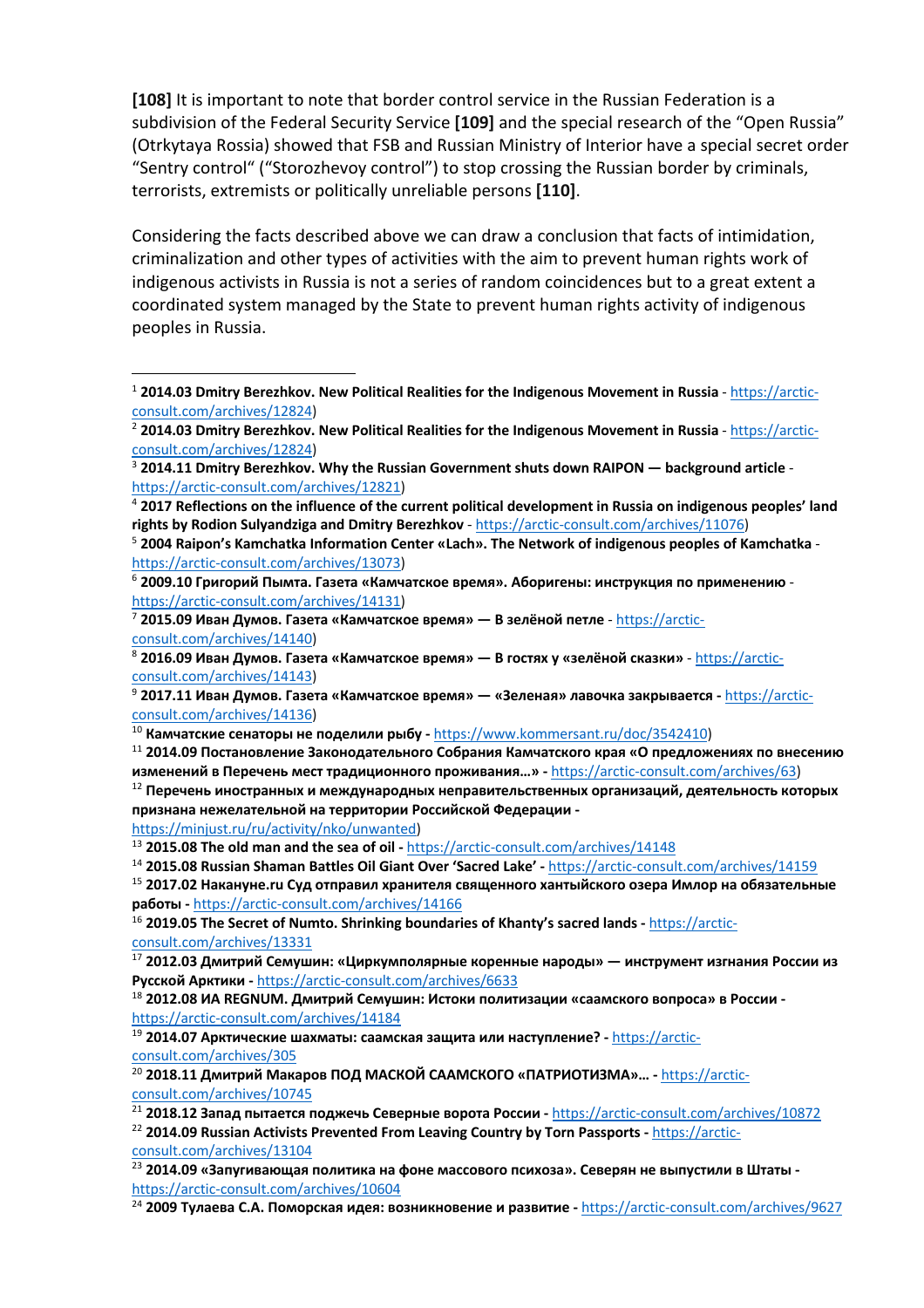<sup>25</sup> **2011 — Докладная записка в Министерство регионального развития Российской Федерации директора Института этнологии и антропологии РАН, академика В. А. Тишкова, заведующего сектором этнографии ИЯЛИ КНЦ УрО РАН, доктора исторических наук Ю.П. Шабаева по вопросу о придания статуса коренного малочисленного народа поморам -** https://arctic-consult.com/archives/14250

<sup>26</sup> **2011.07 Справка о создании НОЦ «Поморский институт коренных и малочисленных народов Севера» Северного (Арктического) федерального университета им. М.В. Ломоносова -** https://arcticconsult.com/archives/14304

<sup>27</sup> **2011.09 В Архангельске начал работу IV межрегиональный съезд поморов -** https://arcticconsult.com/archives/14392

 $\overline{a}$ 

<sup>28</sup> **2011.02 Pomor agreement on cooperation in preservation, research, popularization and mainstreaming of historical, cultural and spiritual heritage of the Pomors in the Year of the Pomor Culture 2011 -** https://arcticconsult.com/archives/14286

<sup>29</sup> **2011.04 В Минюсте прокомментировали ситуацию с ликвидацией поморской общины -** https://arcticconsult.com/archives/14237

<sup>30</sup> **2012.11 Barents Observer Charged with high treason for cooperating with Norway -** https://arcticconsult.com/archives/14340

<sup>31</sup> **2011-2019 Перечень публикаций ИА REGNUM и политического обозревателя ИА REGNUM Дмитрия Семушина по проблемам коренных малочисленных народов Севера -** https://arcticconsult.com/archives/14292

<sup>32</sup> **2012.11 Barents Observer No charge for high treason -** https://arctic-consult.com/archives/14348

<sup>33</sup> **2013.01 В защиту помора, обвиняемого в возбуждении ненависти к русским, выступили русские патриотические НКО -** https://arctic-consult.com/archives/14331

<sup>34</sup> **2013.02 Прокурор отказался от обвинения в возбуждении ненависти к русским по делу помора**  https://arctic-consult.com/archives/14335

<sup>35</sup> **2013.01 Свидетельницей по делу лидера архангельских поморов Мосеева выступила уборщица ФСБ**  https://arctic-consult.com/archives/14329 36 **2013.03 Barents Observer Ivan Moseev found guilty -** https://arctic-consult.com/archives/14362

<sup>37</sup> **2013.10 Esquire. Каково это — оказаться в списке террористов и экстремистов -** https://arcticconsult.com/archives/14407

<sup>38</sup> **Web-page of the Centre for the Support of indigenous Peoples of the North (CSIPN/RITC)**  http://www.csipn.ru/

<sup>39</sup> **Independent Experts on the Expert Mechanism on the Rights of Indigenous Peoples -**

https://www.ohchr.org/EN/Issues/IPeoples/EMRIP/Pages/Membership.aspx

<sup>40</sup> **Former Members of the Permanent Forum on Indigenous Issues -**

https://www.un.org/development/desa/indigenouspeoples/about-us/members.html

<sup>41</sup> **2014.09 «Запугивающая политика на фоне массового психоза». Северян не выпустили в Штаты**  https://arctic-consult.com/archives/10604

<sup>42</sup> **2015.09 Ненецкий центр «Ясавэй Манзара» включили в список «иностранных агентов» -** https://arcticconsult.com/archives/14416

<sup>43</sup> **2016.03 Международный фонд «Батани» внесен в список НКО-иноагентов -** https://arcticconsult.com/archives/14418

<sup>44</sup> **2015.11 В реестр некоммерческих организаций, выполняющих функции иностранного агента, включена межрегиональная общественная организация «Центр содействия коренным малочисленным народам Севера» -** https://arctic-consult.com/archives/14409

<sup>45</sup> **2016.05 Доклад. Российские НКО после закона «Об иностранных агентах» / Клуб юристов третьего сектора -** https://is.gd/vHQOHD

<sup>46</sup> **2015.09 Ненецкий центр «Ясавэй Манзара» включили в список «иностранных агентов» -** https://arcticconsult.com/archives/14416

<sup>47</sup> **2016.03 Международный фонд «Батани» внесен в список НКО-иноагентов -** https://arcticconsult.com/archives/14418

<sup>48</sup> **2016.01 Защищающая народы Севера в Москве НКО оштрафована на 300 тысяч рублей -** https://arcticconsult.com/archives/14420

<sup>49</sup> **2016.12 Ассоциация коренных малочисленных народов Севера, Сибири и Дальнего Востока проводит форум на фоне задержания Родиона Суляндзиги -** https://arctic-consult.com/archives/14426

<sup>50</sup> **2017.05 / Щукин Г.К. Таймыр хочет вернуть статус округа и отменить результаты референдума**  https://arctic-consult.com/archives/1897

<sup>51</sup> **2016 / Кряжков В.А. Право коренных малочисленных народов на традиционное природопользование (на примере охоты) -** https://arctic-consult.com/archives/160

<sup>52</sup> **2017.12 Уголовное дело Геннадия Щукина. Приговор суда -** https://arctic-consult.com/archives/7635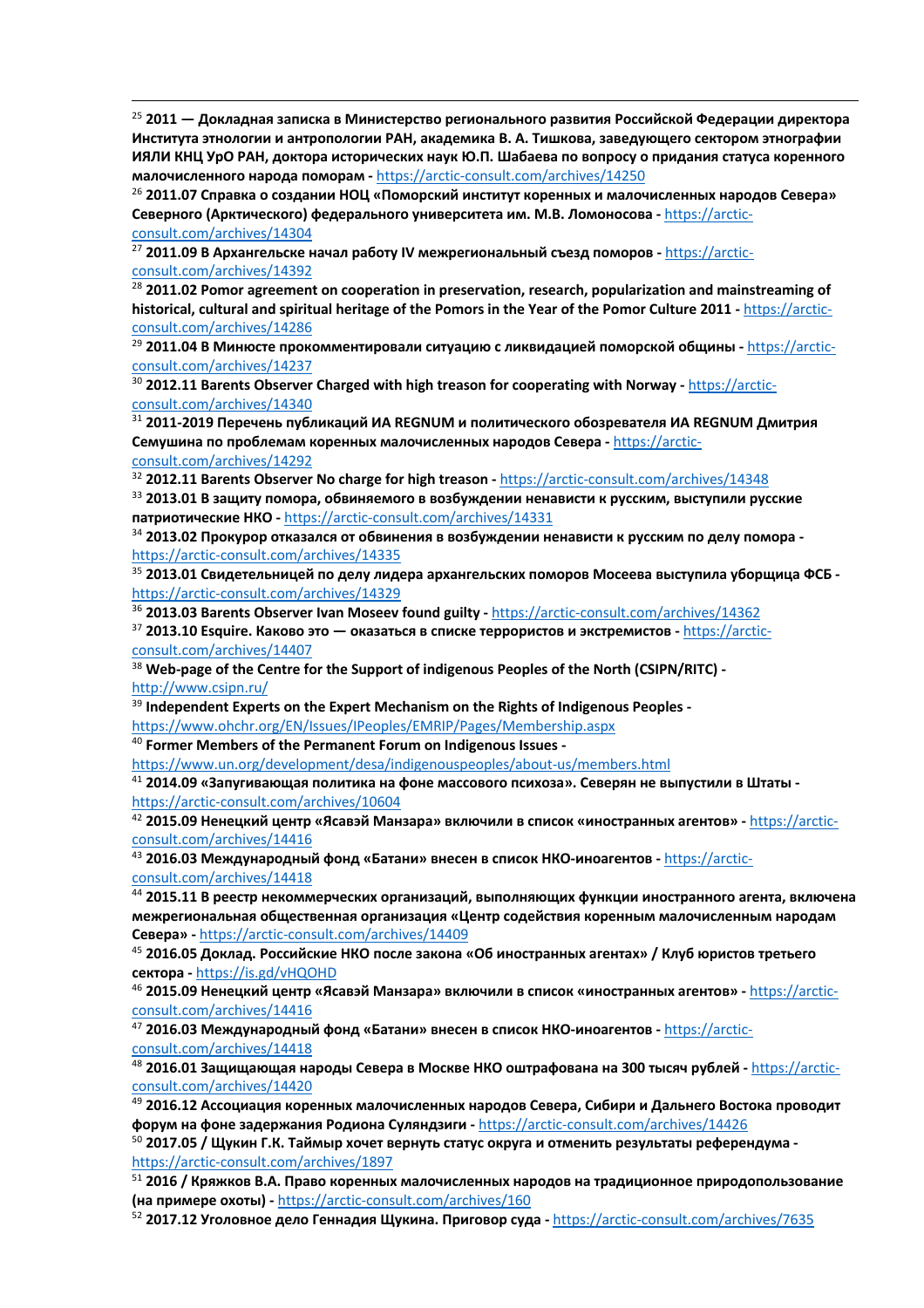<sup>53</sup> **2018.10 Заявление Щукина Г.К. в Конституционный суд Российской Федерации. Оспариваемая норма права — статья 19 Федерального закона от 24 июля 2009 года № 209-ФЗ «Об охоте и о сохранении охотничьих ресурсов и о внесении изменений в отдельные законодательные акты Российской Федерации» -** https://arctic-consult.com/archives/10621

<sup>54</sup> **2018.08 Постановление избирательной комиссии Таймырского муниципального района о вычеркивании из избирательных бюллетеней сведений о кандидате Щукине Г.К. -** https://arcticconsult.com/archives/10294

<sup>55</sup> **2019.05 Постановление Конституционного суда Российской Федерации по делу о проверке конституционности статьи 19 Федерального закона «Об охоте и о сохранении охотничьих ресурсов и о внесении изменений в отдельные законодательные акты Российской Федерации» в связи с жалобой гражданина Г.К.Щукина -** https://arctic-consult.com/archives/14116

<sup>56</sup> **2015.04 Submission to the Committee on the Elimination of all Forms of Racial Discrimination regarding Shor communities in Kemerovo Oblast -** https://arctic-consult.com/archives/12502

<sup>57</sup> **2015.06 Европейская справедливость ради кузбасских миллионов -** https://arcticconsult.com/archives/14546

 $\overline{a}$ 

<sup>58</sup> **2018.05 Экозащита и эконападение: политические экологи в России и мире. Доклад группы экспертов в составе: Сергей Михеев, Максим Жаров, Игорь Рябов -** https://arctic-consult.com/archives/9485

<sup>59</sup> **2017.12 Предупреждение МВД Таннагашевой Я.В. о возможной уголовной ответственности за проведение митингов -** https://arctic-consult.com/archives/7411

<sup>60</sup> **2018.04 «Нас просто выдавливают из страны…» (правозащитники из числа коренных народов России, вынуждены просить политического убежища за границей) -** https://arctic-consult.com/archives/9334

<sup>61</sup> **Защитники прав коренных народов Сибири вынуждены покинуть Россию из-за преследований**  https://adcmemorial.org/www/14216.html

<sup>62</sup> **2019.03 The letter of the Sami representatives to the UN Permanent Forum on Indigenous Issues on violations of their rights on free, prior and informed consent -** https://arctic-consult.com/archives/12411

<sup>63</sup> **Прокуратура проверяет заявителя обращения в ООН -** https://is.gd/EedWjM

<sup>64</sup> **2019.05 Ответ Уполномоченного по правам человека в Мурманской области Данилову А.Ф. по вопросу определения национальной принадлежности -** https://arctic-consult.com/archives/13943

<sup>65</sup> **Facebook page of Yana Tannagasheva -** https://www.facebook.com/vyalt

<sup>66</sup> Facebook page of Daria Egereva - https://www.facebook.com/daria.egereva<br><sup>67</sup> Facebook page of Valentina Sovkina - https://www.facebook.com/valentina.sovkina<br><sup>68</sup> Facebook page of Alexev Limanzo - https://www.facebook.

<sup>69</sup> **2018.05 Курилова И.С. Права коренных народов на земли, территории и ресурсы в центре ежегодного форума ООН -** https://arctic-consult.com/archives/9425

<sup>70</sup> **Письмо члена Постоянного Форума ООН по вопросам коренных народов Дмитрия Харакка-Зайцева в редакцию газеты «Илкэн» по вопросу публикации в газете статьи «Права коренных народов на земли, территории и ресурсы в центре ежегодного форума ООН» от 18 мая 2018 -** https://arctic-consult.com/wp-

content/uploads/2018/05/Письмо-Дмитрия-Харакка-Зайцева-в-редакцию-газеты-22Илкэн22.pdf<br><sup>71</sup> 2019.05 Постановление Ямальского районного суда по делу об административном правонарушении в **отношении Сэротэтто Ейко Николаевича -** https://arctic-consult.com/archives/13868

<sup>72</sup> **Amnesty International. Russian Federation: Indigenous leader and environmentalist in jail: Sergei Nikiforov**  https://www.amnesty.org/en/documents/EUR46/3094/2015/en/<br><sup>73</sup> 2004 Raipon's Kamchatka Information Center «Lach». The Network of indigenous peoples of Kamchatka -

https://arctic-consult.com/archives/13073

<sup>74</sup> **Избран президент Камчатской областной ассоциации коренных малочисленных народов Севера**  https://regnum.ru/news/243094.html

<sup>75</sup> **Ассоциация коренных малочисленных народов Севера, Сибири и Дальнего Востока РФ**  https://whoiswhopersona.info/archives/47148

<sup>76</sup> **2013.06 Дмитрий Бережков. Видео интервью для корреспондента газеты «Экспресс-Камчатка» Игоря Кравчука -** https://arctic-consult.com/archives/14568

<sup>77</sup> **Dmitry Berezhkov arrested by Norwegian police -** https://barentsobserver.com/en/politics/2013/06/dmitryberezhkov-arrested-norwegian-police-14-06

<sup>78</sup> **Berezhkov seeks political asylum in Norway -** https://barentsobserver.com/en/society/2013/08/berezhkovseeks-political-asylum-norway-16-08

<sup>79</sup> **2018 Журнал «Экология и бизнес» — 30 лет защиты «Русской Амазонки». БИКИН. (специальный выпуск) -** https://arctic-consult.com/archives/14584

<sup>80</sup> **Г-н Павел Суляндзига, бывший член Рабочей группы по вопросу о правах человека и транснациональных корпорациях и других предприятиях -**

https://www.ohchr.org/RU/Issues/Business/Pages/PavelSulyandziga.aspx